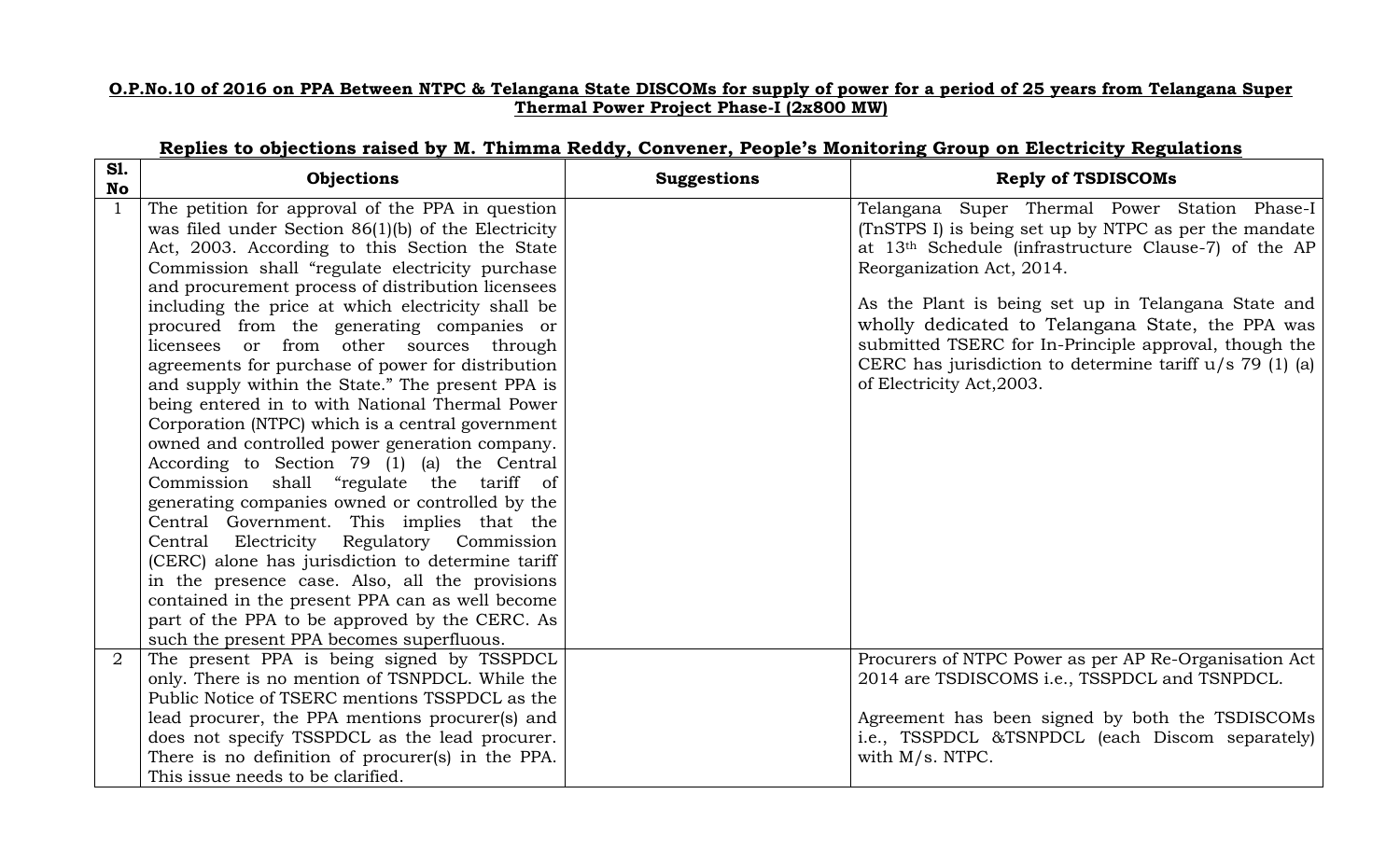| <b>S1.</b><br><b>No</b> | Objections                                                                                                                                                                                                                                                                                                                                                                                                                                                                                                                                                                                                                                                                                                                                                                                                                                                                          | <b>Suggestions</b> | <b>Reply of TSDISCOMs</b>                                                                                                                |
|-------------------------|-------------------------------------------------------------------------------------------------------------------------------------------------------------------------------------------------------------------------------------------------------------------------------------------------------------------------------------------------------------------------------------------------------------------------------------------------------------------------------------------------------------------------------------------------------------------------------------------------------------------------------------------------------------------------------------------------------------------------------------------------------------------------------------------------------------------------------------------------------------------------------------|--------------------|------------------------------------------------------------------------------------------------------------------------------------------|
| 3                       | Telangana Super Thermal Power Station Phase-I<br>(TnSTPS I) is being set up by NTPC as per the<br>mandate at 13 <sup>th</sup> Schedule (infrastructure Clause-<br>7) of the AP Reorganization Act, 2014. The total<br>capacity of the plant is meant for the state of<br>Telangana. According to Clause 2.2.1 "Allocation<br>of capacity from the Station to the State of<br>Telangana shall be decided by GoI." Following the<br>AP Reorganization Act it shall be mentioned that<br>total capacity of the Station shall be allocated to<br>the State of Telangana.                                                                                                                                                                                                                                                                                                                |                    | As per AP Re-organisation Act 2014 the entire<br>allocation of 4000 MW is only to Telangana State (i.e.,<br>TSDISCOMs).                  |
| 4                       | In Clause 2.2.2 of the PPA it shall be mentioned<br>that the State Government of Telangana shall<br>allocate capacities between the procures.                                                                                                                                                                                                                                                                                                                                                                                                                                                                                                                                                                                                                                                                                                                                       |                    | At present the allocation between TSDISCOMs is being<br>done as per G.O.Ms.No.20, Dt:08.05.2014 by the State<br>Government of Telangana. |
| 5                       | While Clause 3.1 states "it shall be the obligation<br>and responsibility of procurer(s) to make the<br>required arrangement for evacuation<br>of<br>electricity", Clause 3.2 states "For timely and<br>development of the required<br>expeditious<br>transmission system for evacuation of power from<br>the said project to its various beneficiaries, NTPC<br>shall initially make an application for<br>Connectivity and Long-Term Access to the CTU,<br>POWERGRID on behalf of the beneficiaries." Here<br>it needs to be mentioned that total capacity of<br>TnSTPS is meant for the State of Telangana and<br>that it is not an interstate plant though it is being<br>executed by the central utility NTPC. As it is not<br>an interstate plant there is no need to approach<br>the CTU for evacuation facilities and the<br>TSTRANSCO<br>shall be entrusted<br>with<br>the |                    | The evacuation from NTPC plant would be as per the<br>decision taken in the Standing Committee meeting<br>conducted by CEA               |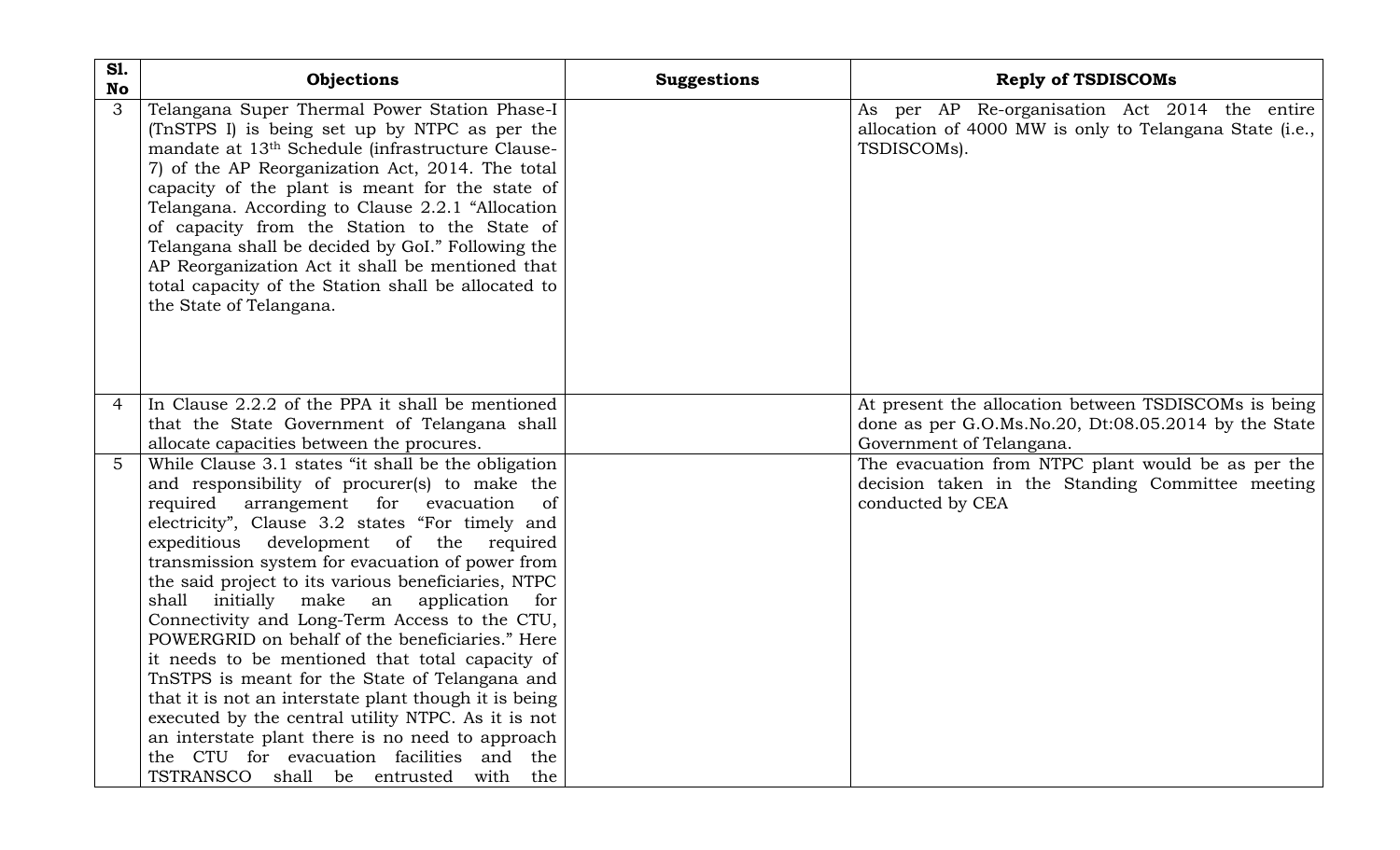| <b>S1.</b><br>No | <b>Objections</b>                                         | <b>Suggestions</b> | <b>Reply of TSDISCOMs</b>                   |
|------------------|-----------------------------------------------------------|--------------------|---------------------------------------------|
|                  | responsibility of setting up the required                 |                    |                                             |
|                  | transmission system.                                      |                    |                                             |
| 6                | As there is a clear provision for effective Letter of     |                    | NTPC payment terms are to be adhered.       |
|                  | Credit (LC) for adequate amount there shall be no         |                    |                                             |
|                  | need for ESCROW arrangement                               |                    |                                             |
|                  | The Public Notice issued by TSERC mentioned               |                    |                                             |
|                  | the estimated cost of the project $(2x800 \text{ MW})$ as |                    | TSDISCOMs will also take appropriate steps. |
|                  | Rs.9954.20 crores. We are the opinion that this           |                    |                                             |
|                  | needs to be finalized by the CERC after detailed          |                    |                                             |
|                  | scrutiny of the NTPC proposal, duly taking in to          |                    |                                             |
|                  | account the opinion of procurers(s) from                  |                    |                                             |
|                  | Telangana state as well as other stakeholders,            |                    |                                             |
|                  | following the due public process.                         |                    |                                             |

F:\SE-IPC\DE-2\NTPC--PPA-objections-Thimma\_Reddy-170616.docx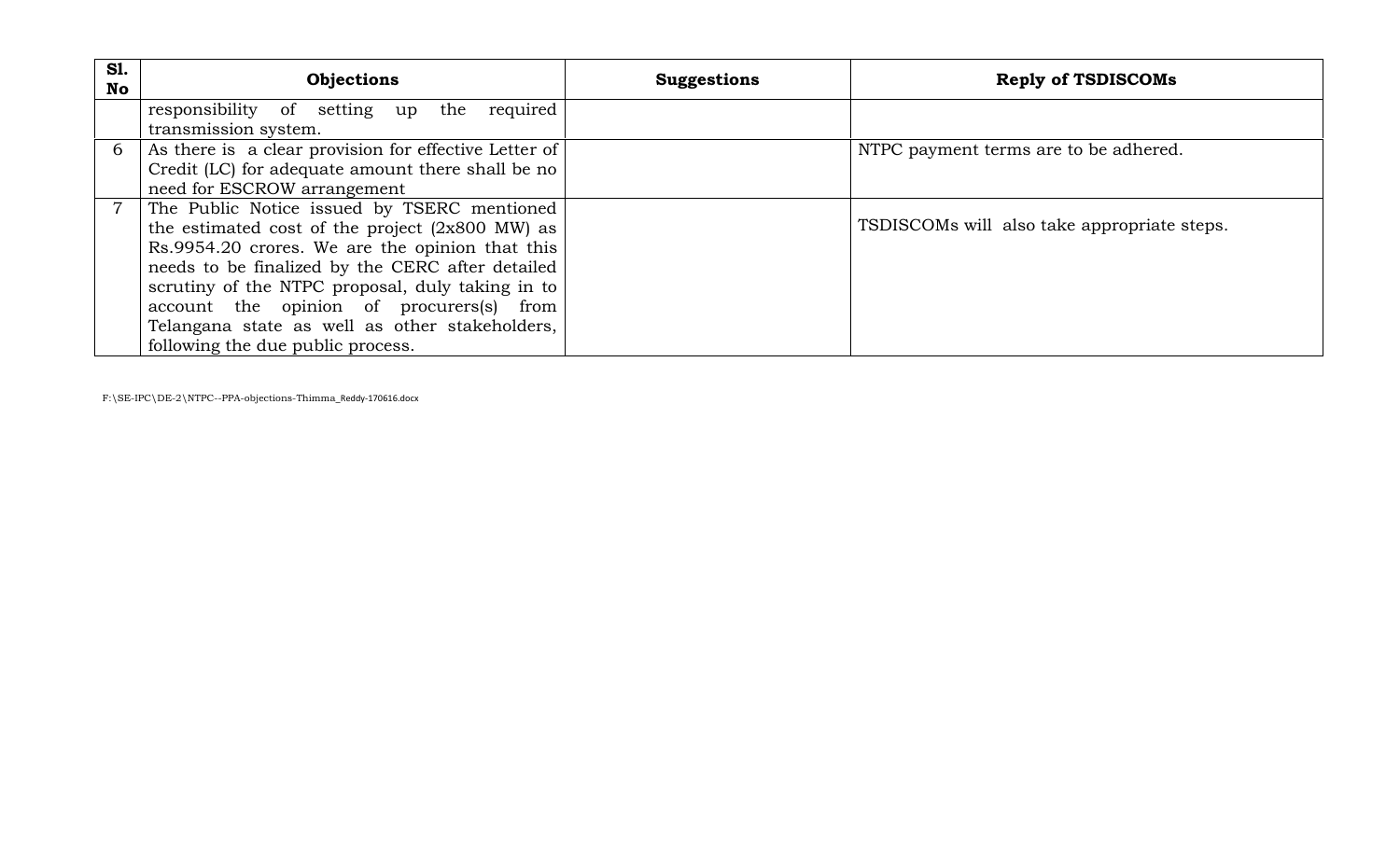## **O.P.No.10 of 2016 on PPA Between NTPC & Telangana State DISCOMs for supply of power for a period of 25 years from Telangana Super Thermal Power Project Phase-I (2x800 MW)**

| <b>S1.</b><br><b>No</b> | Objections                                          | <b>Suggestions</b> | <b>Reply of TSDISCOMs</b>                     |
|-------------------------|-----------------------------------------------------|--------------------|-----------------------------------------------|
| $\mathbf{1}$            | In its letter dated 04.02.2016 to the Hon'ble       |                    | As per AP Re-organisation Act 2014 the entire |
|                         | Commission, submitting the subject PPA seeking      |                    | allocation of 4000 MW is only to Telangana    |
|                         | its consent for the same, TSSPDCL has rightly       |                    | State ( <i>i.e.</i> , TSDISCOMs).             |
|                         | pointed out that A.P. Reorganization Act, 2014,     |                    |                                               |
|                         | mandated at 13th Schedule (linfrastructure-         |                    |                                               |
|                         | Clause-7) that "NTPC shall establish a 4000 MW      |                    |                                               |
|                         | power facility in the successor State of Telangana  |                    |                                               |
|                         | after establishing necessary coal linkages." It has |                    |                                               |
|                         | further pointed out that, accordingly, NTPC is      |                    |                                               |
|                         | developing 4000 MW Telangana Super Thermal          |                    |                                               |
|                         | Power Project (TSTPP) in two phases, phase-I for    |                    |                                               |
|                         | $2x800$ MW at Ramagundam and balance $3x800$        |                    |                                               |
|                         | MW under phase-II for the State of Telangana.       |                    |                                               |
|                         | TSSPDCL has made it clear that TSTPP "is wholly     |                    |                                               |
|                         | dedicated to Telangana State." When the entire      |                    |                                               |
|                         | capacity of 4000 MW of TSTPP is dedicated to        |                    |                                               |
|                         | Telangana State, there is no point in               |                    |                                               |
|                         | incorporating the clause in the PPA that "2.2.1"    |                    |                                               |
|                         | Allocation of capacity from the Station to State of |                    |                                               |
|                         | Telangana shall be as decided by GoI." NTPC is      |                    |                                               |
|                         | setting up the 4000 MW TSTPP as per the A.P.        |                    |                                               |
|                         | Reorganisation Act passed by the Parliament, not    |                    |                                               |
|                         | in normal course as a part and parcel of its        |                    |                                               |
|                         | planned activities. If at all there was any nagging |                    |                                               |
|                         | doubt to NTPC about setting up this project to be   |                    |                                               |
|                         | dedicated to the State of Telangana, it should      |                    |                                               |
|                         | have got clarification and consent from the         |                    |                                               |
|                         | Government of India on the same before              |                    |                                               |
|                         | proceeding with the process of setting up the       |                    |                                               |
|                         | project. Since the Reorganization Act came into     |                    |                                               |
|                         | force nearly two years back, NTPC had more than     |                    |                                               |

## **Replies to objections raised by FTACCI & Sri M. Venugopala Rao, Sr. Journalist & Convener, Centre for Power Studies**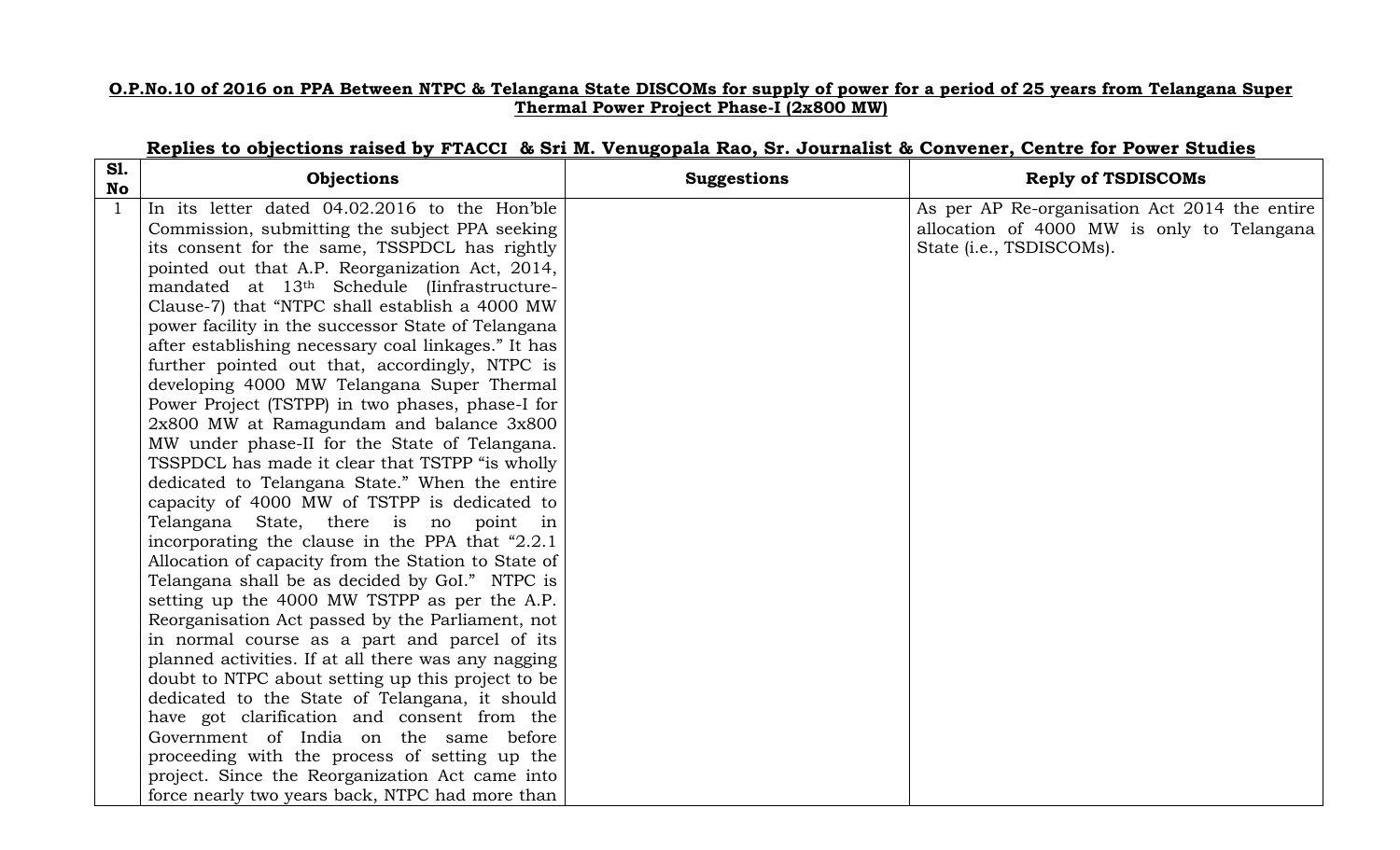| <b>S1.</b><br><b>No</b> | Objections                                                                                                                                                                                                                                                                                                                                                                                                                                                                                                                                                                                                                                                                                                                                                                                                                                                                                                                                                                                                                                                                                                                                                                                                                                                                                                                                                                                                   | <b>Suggestions</b>                                                                                                                                                                                                                                                                                                                                                                                                                                                                                                                                                                                                                                                                                 | <b>Reply of TSDISCOMs</b> |
|-------------------------|--------------------------------------------------------------------------------------------------------------------------------------------------------------------------------------------------------------------------------------------------------------------------------------------------------------------------------------------------------------------------------------------------------------------------------------------------------------------------------------------------------------------------------------------------------------------------------------------------------------------------------------------------------------------------------------------------------------------------------------------------------------------------------------------------------------------------------------------------------------------------------------------------------------------------------------------------------------------------------------------------------------------------------------------------------------------------------------------------------------------------------------------------------------------------------------------------------------------------------------------------------------------------------------------------------------------------------------------------------------------------------------------------------------|----------------------------------------------------------------------------------------------------------------------------------------------------------------------------------------------------------------------------------------------------------------------------------------------------------------------------------------------------------------------------------------------------------------------------------------------------------------------------------------------------------------------------------------------------------------------------------------------------------------------------------------------------------------------------------------------------|---------------------------|
|                         | sufficient time to get required clarification and<br>consent from the GoI on allocation of capacity<br>from the project to the State of Telangana, leaving<br>no scope fir ambiguity or uncertainty about the<br>same, simultaneously at the time of starting the<br>process of setting up the project itself. That NTPC<br>has not done so is the height of its irresponsibility<br>and reflects its mischievous intent of keeping<br>issues ambiguous and uncertain and leave scope<br>for retaining a part of the installed capacity of the<br>project for itself to be allotted to any other State<br>by the GoI or for diverting to its trading wing<br>NVVNL.                                                                                                                                                                                                                                                                                                                                                                                                                                                                                                                                                                                                                                                                                                                                          |                                                                                                                                                                                                                                                                                                                                                                                                                                                                                                                                                                                                                                                                                                    |                           |
|                         | TSSPDCL in its letter, has pointed out that "the $ \text{Since TSTPP} \$ is being set up in As per AP Re-organisation Act 2014 the entire<br>clauses in the PPA are reported to have been Telangana and for Telangana as a allocation of 4000 MW is only to Telangana<br>vetted by the Legal Advisor at Central special<br>Government level and is also Legally vetted by<br>Law Attaché/TSTRANSCO." Obviously, the<br>reported legal vetting has been found wanting in<br>making the position of allotment of the entire<br>capacity of the project to the State of Telangana<br>clear even at the stage of drafting the PPA. When<br>the draft PPA is reportedly vetted by "the Legal<br>Advisor at Central Government level," by TSTPP, including its stage-1 of 1600<br>implication, it is clear that the GoI wanted to<br>continue uncertainty about allocation of entire<br>capacity of the project to the State of Telangana<br>for the reasons best known to itself. Moreover, the<br>letter of TSSPDCL makes it clear that, though it is   from the Government of India to allot<br>a signatory to the PPA, it has no role in preparing<br>the draft PPA and getting it vetted legally, except<br>signing on the dotted lines, with clauses like 2.2.1<br>incorporated therein which are contrary to the<br>claims it has made in its letter to the<br>Commission. By implication, it seems that TS | under<br>the<br>A.P.<br>case<br>Reorganization Act, and not under<br>normal policies and decisions of the<br>GoI, the State of Telangana is entitled to<br>get 100% capacity of the project. The<br>relevant clauses in the PPA should be<br>amended accordingly, making it clear<br>that the entire capacity of 4000 MW of<br>MW, is allotted to the State of<br>Telangana. If necessary, NTPC and the<br>Government of Telangana should get<br>such binding commitment for consent<br>the entire capacity of the project to the<br>State of Telangana before seeking<br>consent of the Commission to the PPA.<br>I request the Hon'ble Commission to<br>direct the parties to the PPA and give a | State (i.e., TSDISCOMs).  |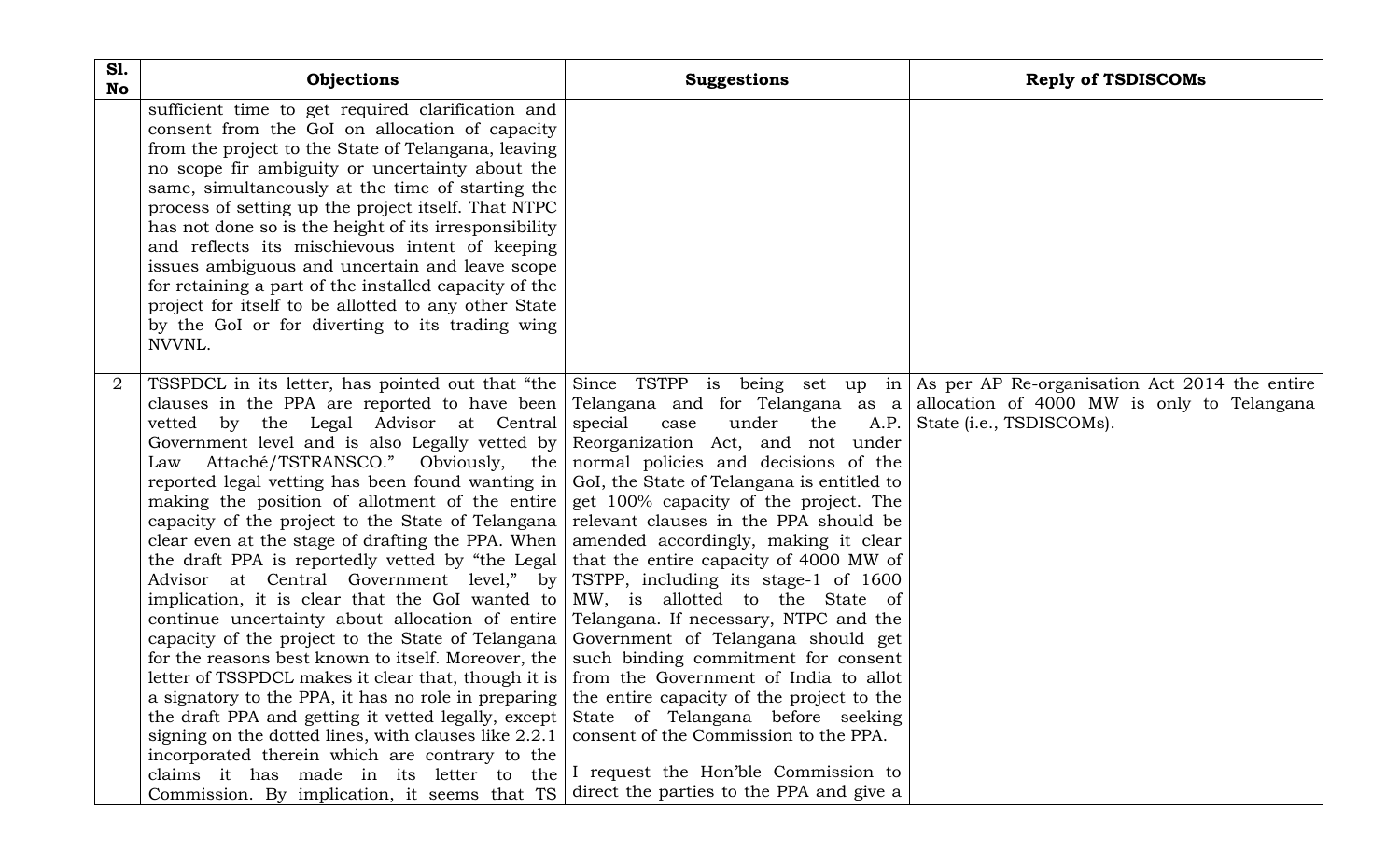| <b>S1.</b><br><b>No</b> | Objections                                                                                             | <b>Suggestions</b>                                                                   | <b>Reply of TSDISCOMs</b>                                                                       |
|-------------------------|--------------------------------------------------------------------------------------------------------|--------------------------------------------------------------------------------------|-------------------------------------------------------------------------------------------------|
|                         | TRANSCO has played second fiddle to GoI and                                                            | piece of advice to the Government of                                                 |                                                                                                 |
|                         | NTPC in getting the draft PPA vetted by its Law<br>Attaché in its present questionable form,           | Telangana accordingly, asserting that<br>allocation of capacity of the project to    |                                                                                                 |
|                         | unmindful of the possible loss of a part or even                                                       | the State of Telangana must be firm and                                              |                                                                                                 |
|                         | 50% of installed capacity of the project that can                                                      | clear and that consent to the PPA                                                    |                                                                                                 |
|                         | be caused to the State of Telangana under the                                                          | cannot be given without such finality.                                               |                                                                                                 |
|                         | existing policy of the GoI to allot only 50% of the                                                    |                                                                                      |                                                                                                 |
|                         | installed capacity of any Central Generating                                                           |                                                                                      |                                                                                                 |
|                         | Station to the State in which it is being set up.                                                      |                                                                                      |                                                                                                 |
| 3                       | TSSPDCL, in its letter to the Commission, has                                                          |                                                                                      | The power is to be evacuated from NTPC delivery point is same as TSTPP delivery                 |
|                         | stated that "all the clauses mentioned in the PPA                                                      | delivery point of TSTPP, not of NTPC.                                                | point. (The power is to be evacuated from                                                       |
|                         | are standard clauses and existing in the PPAs of                                                       | When that is the case, at what ky level                                              | delivery point of NTPC means delivery point of                                                  |
|                         | old NTPC projects." NTPC is known for riding                                                           | the power is to be evacuated at the $TSTPP$ only).                                   |                                                                                                 |
|                         | roughshod over the States, taking undue                                                                | busbars of TSTPP and how it is                                                       |                                                                                                 |
|                         | advantage of its monopoly position in the past, in                                                     | proposed to be transmitted needs to be                                               | The evacuation from NTPC plant would be as<br>per the decision taken in the Standing            |
|                         | forcing the power utilities of the State                                                               | specified and its implications in terms                                              | Committee meeting conducted by CEA.                                                             |
|                         | Governments to agree to its dictates for supply of<br>power from its projects. The so-called "standard | of payment of wheeling charges and<br>burden<br><sub>of</sub><br>transmission<br>and |                                                                                                 |
|                         | clauses" in the PPAs of old NTPC projects are                                                          | transformation losses to be borne by                                                 | The Standing Committee of CEA, New Delhi will                                                   |
|                         | redundant and cannot be mechanically imposed                                                           | TSSPDCL, i.e. by its consumers of                                                    | decide the voltage level of evacuation and                                                      |
|                         | on the Discoms, without examining their                                                                | power, be analysed and determined                                                    | technical feasibility for evacuation will be                                                    |
|                         | implications for larger consumer interest and in                                                       | categorically and the same be submitted                                              | examined by STU (TSTRANSCO).                                                                    |
|                         | the light of applicable regulations of the                                                             | to the Commission and made public in                                                 |                                                                                                 |
|                         | Commission. Clause 3.1 of the PPA says: sale of                                                        | connection with public hearing on the                                                | Telangana STPP phase-I (2x800MW) envisages a                                                    |
|                         | electricity shall be at the busbars of the                                                             | subject PPA.                                                                         | 400KV GIS Switchyard (in view of space                                                          |
|                         | Station and it shall be the obligation and                                                             |                                                                                      | constraint) with provisions for 4 nos. of 400KV<br>line bays in generation switchyard for power |
|                         | responsibility of Procurer(s) to make the                                                              |                                                                                      | evacuation.                                                                                     |
|                         | required arrangement for evacuation of                                                                 |                                                                                      |                                                                                                 |
|                         | electricity from such delivery points of NTPC."                                                        |                                                                                      |                                                                                                 |
|                         | Clause 3.2 of the PPA says: "For timely and                                                            |                                                                                      |                                                                                                 |
|                         | expeditious development of the required                                                                |                                                                                      |                                                                                                 |
|                         | transmission system for evacuation of power from                                                       |                                                                                      |                                                                                                 |
|                         | the said project to its various beneficiaries, NTPC                                                    |                                                                                      |                                                                                                 |
|                         | shall initially make an application for<br>Connectivity and Long-Term Access to the CTU,               |                                                                                      |                                                                                                 |
|                         | POWER GRID on behalf of the beneficiaries. The                                                         |                                                                                      |                                                                                                 |
|                         |                                                                                                        |                                                                                      |                                                                                                 |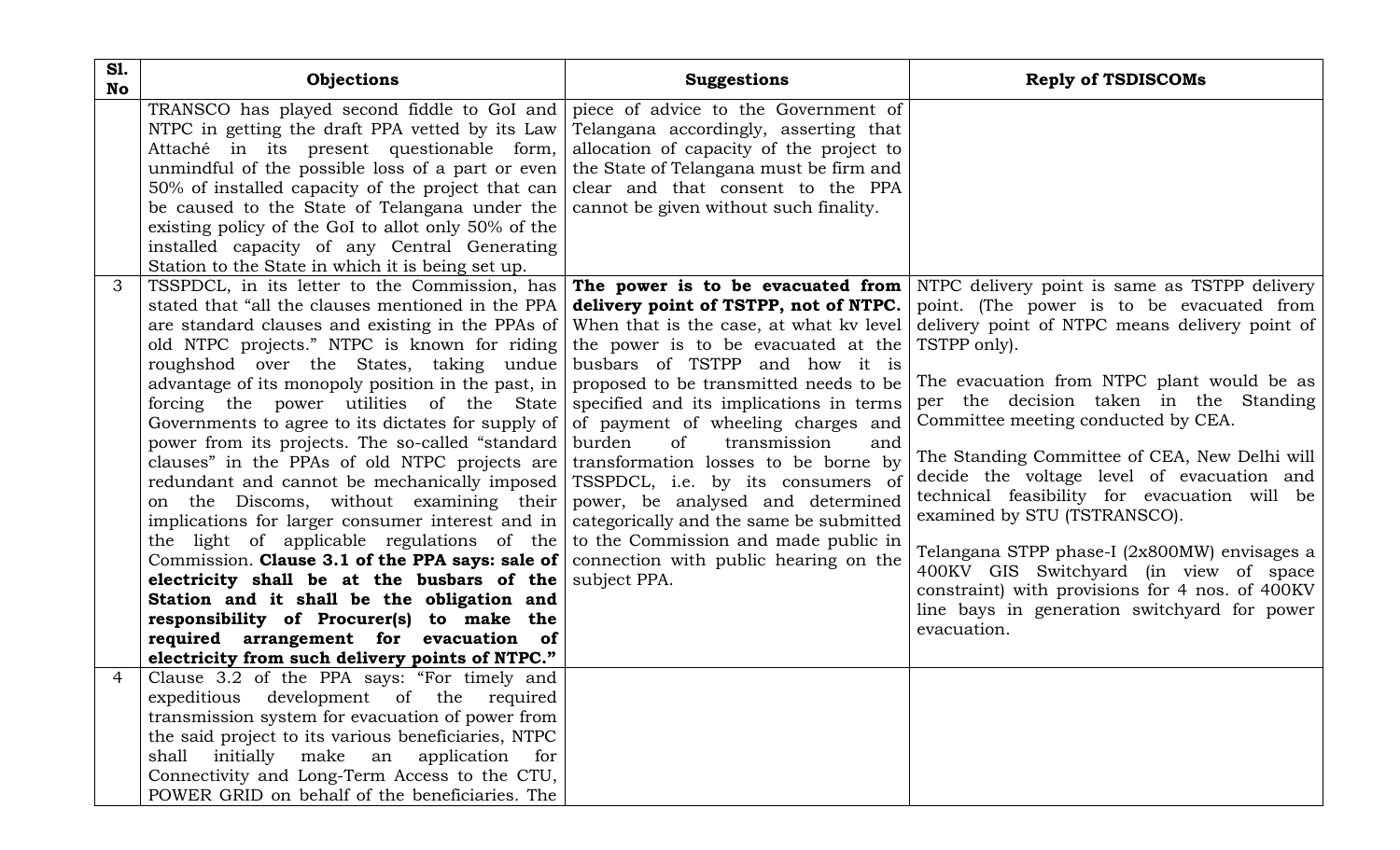| <b>S1.</b><br><b>No</b> | Objections                                                                                                                                                                                                                                                                                                                                                                                                                                                                                                                                                  | <b>Suggestions</b>                                                                                                                                                                                                                                                                                                                                                                          | <b>Reply of TSDISCOMs</b>                                                                                                                                                                                        |
|-------------------------|-------------------------------------------------------------------------------------------------------------------------------------------------------------------------------------------------------------------------------------------------------------------------------------------------------------------------------------------------------------------------------------------------------------------------------------------------------------------------------------------------------------------------------------------------------------|---------------------------------------------------------------------------------------------------------------------------------------------------------------------------------------------------------------------------------------------------------------------------------------------------------------------------------------------------------------------------------------------|------------------------------------------------------------------------------------------------------------------------------------------------------------------------------------------------------------------|
|                         | Procurer(s) hereby consents for NTPC to make the<br>said application on its behalf. The Procurer(s) also<br>agrees to subsequently sign all necessary<br>agreements, including LTAA/TSA/BPTA, with<br>POWERGRID/other transmission<br>licensees<br>developing the identified transmission system,<br>corresponding to their share of allocated capacity<br>from the project." These questionable clauses<br>have the following serious implications with<br>adverse impact on the interests of TSSPDCL and<br>consumers of power in Telangana among others: |                                                                                                                                                                                                                                                                                                                                                                                             |                                                                                                                                                                                                                  |
| a)                      | First, it is a deliberate mischief to mention<br>"various beneficiaries" for evacuation of power<br>from the said project, when TSSPDCL is and<br>should be the sole beneficiary with entire<br>capacity of the project to be allotted to it. It again<br>indicates the devious intention of the GoI and<br>NTPC not to allocate entire capacity of the<br>project to TSSPDCL.                                                                                                                                                                              |                                                                                                                                                                                                                                                                                                                                                                                             | Beneficiaries of NTPC Power as per AP Re-<br>Organisation Act 2014 is Telangana State (i.e.,<br>TSDISCOMS (TSSPDCL and TSNPDCL)).                                                                                |
| $\mathbf{b}$            | Second, when "it shall be the obligation and<br>responsibility of Procurer(s) to make the required<br>arrangement for evacuation of electricity from<br>such delivery points of NTPC," TSSPDCL should<br>make required arrangement for the same in time.                                                                                                                                                                                                                                                                                                    | Telangana, the network of TS TRANSCO<br>can be used for evacuation of power<br>from TSTPP. Involvement of various<br>transmission utilities, including central<br>transmission utility, for this purpose is<br>unwarranted and would unnecessarily<br>increase the burden of wheeling charges<br>and transmission and transformation<br>losses to the Discom and its consumers<br>of power. | Since the project is being set up in The Standing Committee of CEA, New Delhi will<br>decide the voltage level of evacuation and<br>technical feasibility for evacuation will be<br>examined by STU (TSTRANSCO). |
| $\mathbf{C}$            | of "timely<br>NTPC<br>talks<br>Third,<br>when<br>and<br>expeditious<br>development<br>of the required<br>transmission system for evacuation of power from<br>the said project," it should categorically specify<br>the date of commercial operation (COD) of TSTPP                                                                                                                                                                                                                                                                                          | COD from the date of signing the PPA or<br>from the date of financial closure, which<br>also should be categorically specified,<br>should be incorporated in the PPA.                                                                                                                                                                                                                       | All PPAs of Central Generating Stations (CGS)<br>will be governed by CERC Tariff Regulations.                                                                                                                    |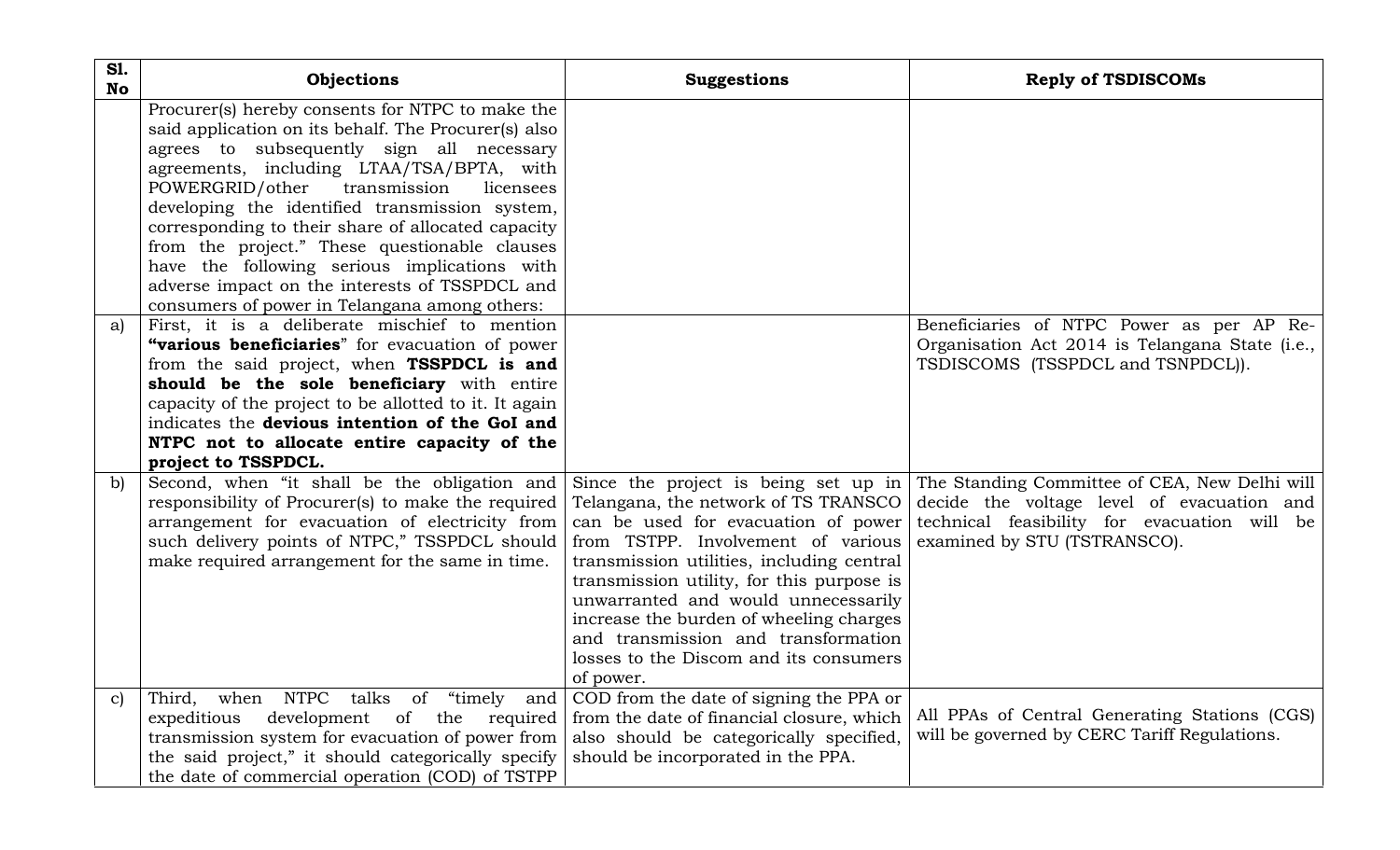| <b>S1.</b><br>No | Objections                                                                                                                            | <b>Suggestions</b>      | <b>Reply of TSDISCOMs</b>                                                          |
|------------------|---------------------------------------------------------------------------------------------------------------------------------------|-------------------------|------------------------------------------------------------------------------------|
|                  | so that the required transmission system can be                                                                                       |                         |                                                                                    |
|                  | planned and put in place in time a few months                                                                                         |                         |                                                                                    |
|                  | before declaration of COD of the station, as is the                                                                                   |                         |                                                                                    |
|                  | standard practice, to start evacuation of infirm                                                                                      |                         |                                                                                    |
|                  | power also.                                                                                                                           |                         |                                                                                    |
| $\mathbf{d}$     | Fourth, when clause 3.2 says that TSSPDCL as                                                                                          |                         | It should be incorporated in the PPA As per AP Re-organisation Act 2014 the entire |
|                  | procurer has to sign all necessary agreements                                                                                         |                         | that the entire capacity of TSTPP is allocation of 4000 MW is only to Telangana    |
|                  | with transmission licensees developing the                                                                                            | allocated to TSSPDCL.   | State (i.e., TSDISCOMs).                                                           |
|                  | identified transmission system "corresponding to                                                                                      |                         |                                                                                    |
|                  | their share of allocated capacity from the project,"                                                                                  |                         |                                                                                    |
|                  | it shows the need for specifically confirming the                                                                                     |                         |                                                                                    |
|                  | share of TSSPDCL in the capacity of TSTPP so                                                                                          |                         |                                                                                    |
|                  | that the latter can make an application for                                                                                           |                         |                                                                                    |
|                  | connectivity and long-term access to the                                                                                              |                         |                                                                                    |
|                  | transmission utility concerned.                                                                                                       |                         |                                                                                    |
| e)               | Fifth, in the name of unknown "Various                                                                                                |                         | Beneficiaries of NTPC Power as per AP Re-                                          |
|                  | beneficiaries," NTPC cannot arrogate to itself the                                                                                    |                         | Organisation Act 2014 are TSDISCOMS i.e.,                                          |
|                  | authority to make such an application to different                                                                                    |                         | TSSPDCL and TSNPDCL.                                                               |
|                  | transmission utilities as it likes and force                                                                                          |                         |                                                                                    |
|                  | TSSPDCL to sign on doted lines of all necessary                                                                                       |                         | The evacuation from NTPC plant would be as                                         |
|                  | agreements related thereto as per its dictates,                                                                                       |                         | per the decision taken in the Standing                                             |
|                  | when it is the obligation and responsibility of                                                                                       |                         | Committee meeting conducted by CEA.                                                |
|                  | SPDCL to make the required arrangement in time                                                                                        |                         |                                                                                    |
|                  | for evacuation of electricity from delivery points of                                                                                 |                         |                                                                                    |
|                  | TSTPP.                                                                                                                                |                         |                                                                                    |
| $\mathbf{f}$     | Sixth, when Clause 3.1 of the PPA says: "sale of It should be incorporated in the PPA NTPC delivery point is same as TSTPP delivery   |                         |                                                                                    |
|                  | electricity shall be at the busbars of the Station that power shall be evacuated from point. (The power is to be evacuated from       |                         |                                                                                    |
|                  | and it shall be the obligation and responsibility of delivery point of TSTPP, not from delivery point of NTPC means delivery point of |                         |                                                                                    |
|                  | procurer(s) to make the required arrangement for                                                                                      | delivery points of NTPC | TSTPP only).                                                                       |
|                  | evacuation of electricity from such delivery points                                                                                   |                         |                                                                                    |
|                  | of NTPC," it leaves scope for divergent                                                                                               |                         | Agreement was signed by TSDISCOMs (both                                            |
|                  | interpretations. if it is from "such delivery points                                                                                  |                         | TSSPDCL&TSNPDCL) with M/s NTPC in respect                                          |
|                  | of NTPC," it will give scope for interpreting that                                                                                    |                         | of TSTPP only; therefore here the power is to be                                   |
|                  | arrangements need to be made by TSSPDCL to                                                                                            |                         | evacuated from delivery point of NTPC means                                        |
|                  | evacuate power from "such delivery points of                                                                                          |                         | delivery point of TSTPP only.                                                      |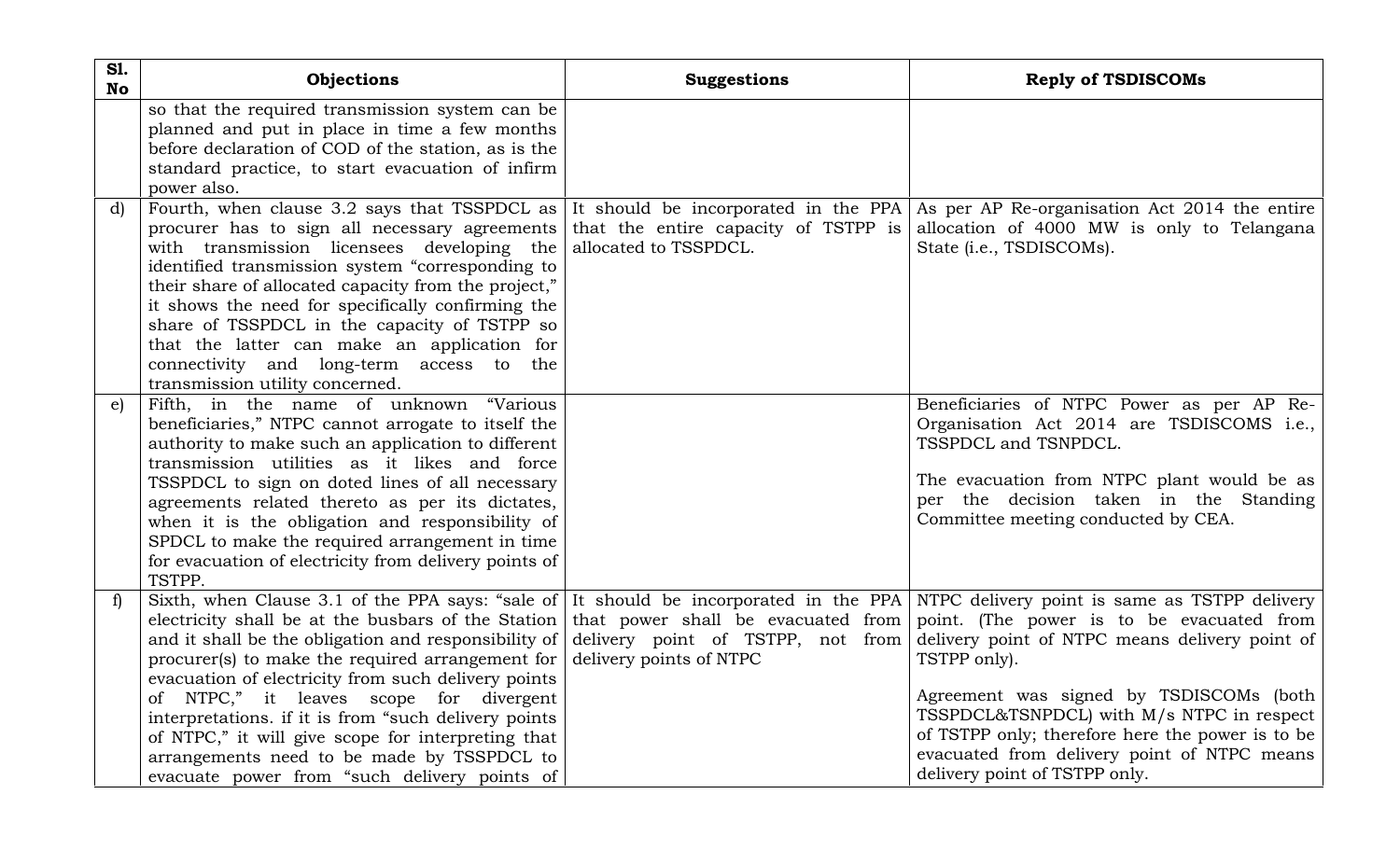| <b>S1.</b><br>No | Objections                                                                                                                                                                                                                                                                                                                                                                                                                                                                                                                                                                                                                                                                                                                                                                                                                                                                                                                                                                                                                                                                                                                                                                                                                                                                                                                                                                                                                                                                                                                            | <b>Suggestions</b>                                                                                                                                                  | <b>Reply of TSDISCOMs</b> |
|------------------|---------------------------------------------------------------------------------------------------------------------------------------------------------------------------------------------------------------------------------------------------------------------------------------------------------------------------------------------------------------------------------------------------------------------------------------------------------------------------------------------------------------------------------------------------------------------------------------------------------------------------------------------------------------------------------------------------------------------------------------------------------------------------------------------------------------------------------------------------------------------------------------------------------------------------------------------------------------------------------------------------------------------------------------------------------------------------------------------------------------------------------------------------------------------------------------------------------------------------------------------------------------------------------------------------------------------------------------------------------------------------------------------------------------------------------------------------------------------------------------------------------------------------------------|---------------------------------------------------------------------------------------------------------------------------------------------------------------------|---------------------------|
|                  | NTPC" to mean delivery points of any of the<br>projects of NTPC as decided by the latter,<br>of whether such<br>additional<br>irrespective<br>from<br>the<br>transmission capacity<br>existing<br>transmission network is available and can be<br>obtained for evacuating power. It can put<br>TSSPDCL to disadvantage and loss and lead to<br>avoidable legal disputes.                                                                                                                                                                                                                                                                                                                                                                                                                                                                                                                                                                                                                                                                                                                                                                                                                                                                                                                                                                                                                                                                                                                                                              |                                                                                                                                                                     |                           |
| g)               | Seventh, implementation of the project and A clause should be incorporated in the This shall be as per CERC Regulations.<br>creation of transmission capacity required to PPA such that NTPC should pay<br>evacuate power to be generated by the project<br>should be simultaneous. If, for any reason, NTPC<br>cannot declare COD as per scheduled date and it<br>gets further delayed for any reason, then the<br>transmission network created for evacuation of<br>power from the project gets stranded. In such an<br>eventuality, NTPC should pay charges for the<br>contracted and stranded transmission capacity as<br>per terms and conditions in the agreement<br>between TSSPDCL and the transmission<br>utility/utilities concerned. In various PPAs, such<br>clauses are incorporated in tune with standard<br>practices. Therefore, a clause to this effect should<br>be incorporated in the PPA. NTPC, if it is allowed<br>to make an application for connectivity and long-<br>term access to the transmission utility concerned<br>on behalf of TSSPDCL, is capable of manipulating<br>terms and conditions in agreements TSSPDCL<br>has to sign with transmission utility/utilities in<br>such a way that the burden of paying<br>penalty/charges to the transmission utility for<br>keeping the capacity of its network idle in case<br>NTPC fails to complete its project and declare<br>COD as per agreed time schedule also falls on the<br>DISCOM itself.<br>Clause 4.1 says, inter alia, that "NTPC shall make | charges for the contracted and stranded<br>transmission capacity if NTPC cannot<br>declare COD as per scheduled date and<br>it gets further delayed for any reason. |                           |
| 5                |                                                                                                                                                                                                                                                                                                                                                                                                                                                                                                                                                                                                                                                                                                                                                                                                                                                                                                                                                                                                                                                                                                                                                                                                                                                                                                                                                                                                                                                                                                                                       |                                                                                                                                                                     |                           |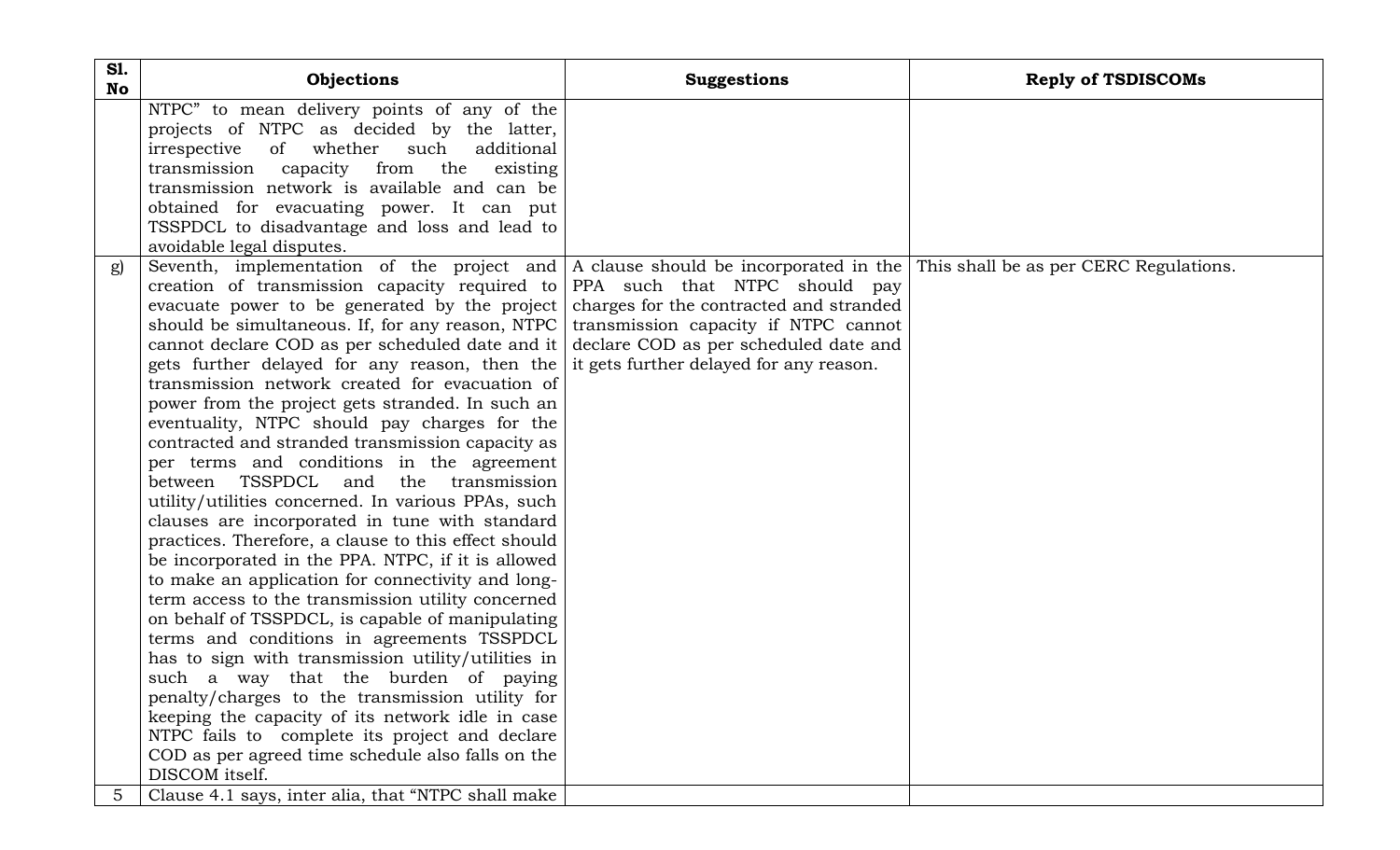| <b>S1.</b><br><b>No</b> | Objections                                                                                               | <b>Suggestions</b>                                                                | <b>Reply of TSDISCOMs</b>                     |
|-------------------------|----------------------------------------------------------------------------------------------------------|-----------------------------------------------------------------------------------|-----------------------------------------------|
|                         | declaration of the capacity at the busbars of the                                                        |                                                                                   |                                               |
|                         | Station after taking into account the capability of                                                      |                                                                                   |                                               |
|                         | the Station to deliver Ex-Bus which shall be                                                             |                                                                                   |                                               |
|                         | considered while calculating Declared Capacity                                                           |                                                                                   |                                               |
|                         | (DC)." Further, Clause 4.2 says: "Notwithstanding                                                        |                                                                                   |                                               |
|                         | the following, Station shall be deemed as                                                                |                                                                                   |                                               |
|                         | available to the extent of DC declared by the                                                            |                                                                                   |                                               |
|                         | station for any time period: a. Failure on account                                                       |                                                                                   |                                               |
|                         | of Bulk Power Customer(s) to transmit and wheel                                                          |                                                                                   |                                               |
|                         | electricity from the Ex-Bus of the station. b. Any                                                       |                                                                                   |                                               |
|                         | other reason not attributable to NTPC restricting                                                        |                                                                                   |                                               |
|                         | scheduling and dispatch of capacity at the Ex-                                                           |                                                                                   |                                               |
|                         | Bus of the Station." These clauses have the                                                              |                                                                                   |                                               |
|                         | following implications, among others:                                                                    |                                                                                   |                                               |
| a)                      | As per the regulations of the Central Electricity                                                        | A clause to this effect should be                                                 | These are governed by CERC Tariff Regulation. |
|                         | Regulatory Commission, the threshold level of                                                            | incorporated in the PPA specifying that                                           |                                               |
|                         | plant load factor (PLF) for coal based thermal                                                           | NTPC should pay penalty equivalent to                                             |                                               |
|                         | power stations is 85%, i.e., full fixed costs have to<br>be adjusted and paid for power generated with a | the tariff for reduction of generation and<br>supply of power below the threshold |                                               |
|                         | PLF of 85%. If the declared capacity is less than                                                        | level of PLF, keeping in view the fact                                            |                                               |
|                         | that, NTPC should pay penalty to TSSPDCL, as                                                             | that during such period TSSPDCL will                                              |                                               |
|                         | has been the standard practice relating to various                                                       | have to pay wheeling charges to the                                               |                                               |
|                         | PPAs.                                                                                                    | transmission utility concerned for the                                            |                                               |
|                         |                                                                                                          | part of contracted capacity not utilized.                                         |                                               |
| $\mathbf{b}$            | Just as "failure on account of Bulk Power                                                                |                                                                                   | These are governed by CERC Tariff Regulation. |
|                         | Customer(s) to transmit and wheel electricity                                                            |                                                                                   |                                               |
|                         | from the Ex-Bus of the Station" the Station shall                                                        |                                                                                   |                                               |
|                         | be "deemed available to the extent of DC declared                                                        |                                                                                   |                                               |
|                         | by the Station for any time period," meaning that                                                        |                                                                                   |                                               |
|                         | TSSPDCL should pay tariff for the power not                                                              |                                                                                   |                                               |
|                         | evacuated by it from the ex-bus of TSTPP, the                                                            |                                                                                   |                                               |
|                         | failure of the project of NTPC to generate and                                                           |                                                                                   |                                               |
|                         | supply power at threshold level of PLF also                                                              |                                                                                   |                                               |
|                         | should put the obligation on the NTPC to pay                                                             |                                                                                   |                                               |
|                         | penalty to TSSPDCL equivalent to tariff for such                                                         |                                                                                   |                                               |
|                         | lesser generation of power. If NTPC has to back                                                          |                                                                                   |                                               |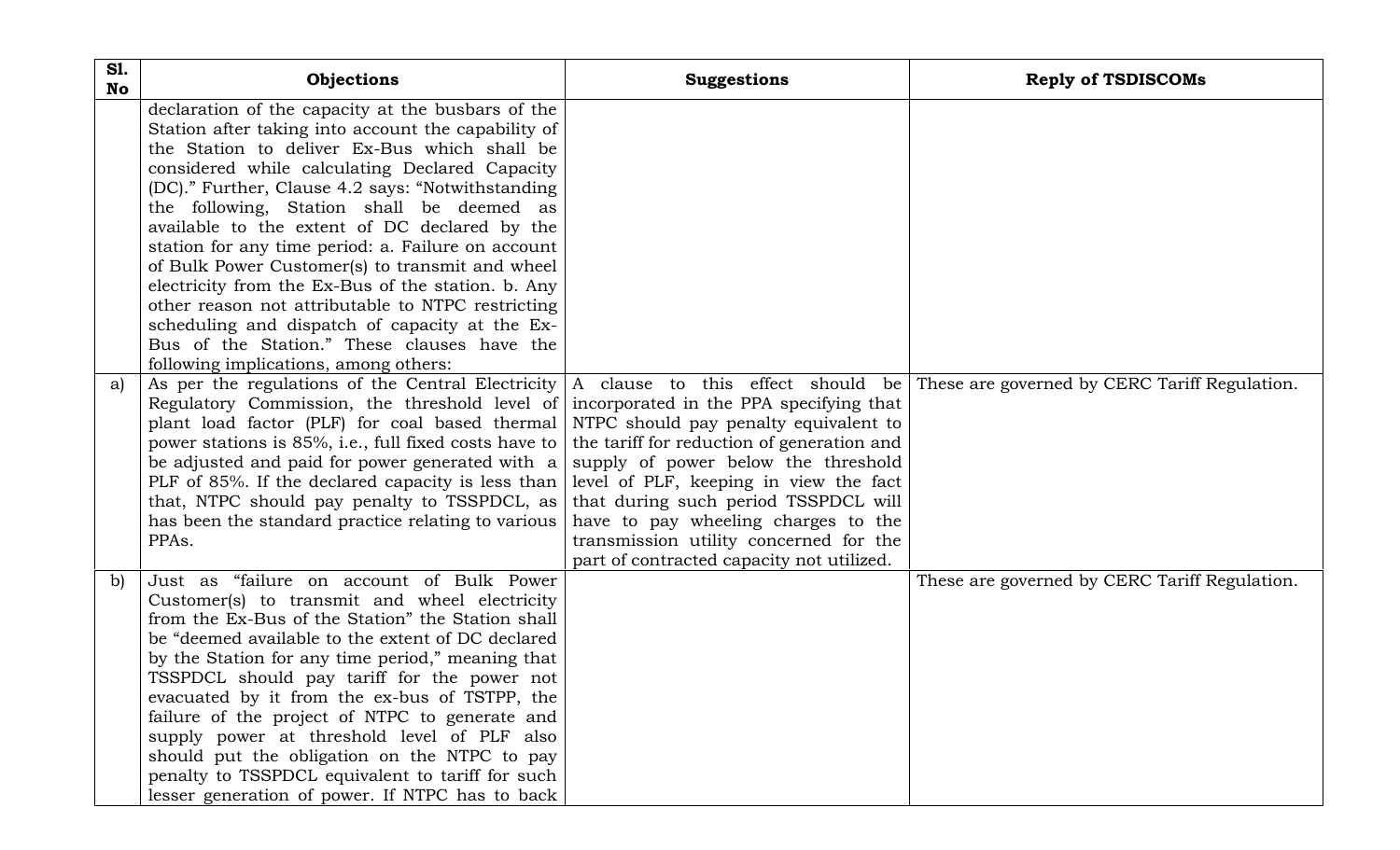| <b>S1.</b><br><b>No</b> | Objections                                                                                                                                                                                                                                                                                                                                                                                                                                                                                                                                                                                                                                                                                                                                                                                                                                                                                                                                                                                                                                                                  | <b>Suggestions</b> | <b>Reply of TSDISCOMs</b>              |
|-------------------------|-----------------------------------------------------------------------------------------------------------------------------------------------------------------------------------------------------------------------------------------------------------------------------------------------------------------------------------------------------------------------------------------------------------------------------------------------------------------------------------------------------------------------------------------------------------------------------------------------------------------------------------------------------------------------------------------------------------------------------------------------------------------------------------------------------------------------------------------------------------------------------------------------------------------------------------------------------------------------------------------------------------------------------------------------------------------------------|--------------------|----------------------------------------|
|                         | down its generation and cannot supply that<br>power to any other customer to the extent<br>TSSPDCL cannot evacuate it and the DISCOM<br>has to pay capacity charges for the same, as<br>incorporated in the PPA, the DISCOM also has to<br>buy power from market sources at higher tariffs,<br>if available, to meet its scheduled demand or else<br>it will have to impose power cuts, if TSTPP<br>generates and supplies power below the threshold<br>level of PLF.                                                                                                                                                                                                                                                                                                                                                                                                                                                                                                                                                                                                       |                    |                                        |
| c)                      | Clause 4.2 that notwithstanding "any other<br>reason not attributable to NTPC restricting<br>scheduling and dispatch of capacity at the Ex-<br>Bus of the Station," the Station shall be deemed<br>as available to the extent of DC declared by the<br>Station for any time period is too sweeping and<br>unjustified, because it can be interpreted that for<br>any other reason not attributable to TSSPDCL<br>restricting scheduling and dispatch of capacity at<br>the Ex-Bus of the Station, the Station shall be<br>deemed as available to the Extent of DC declared<br>by the station for any time period and as such<br>TSSPDCL should pay tariff for capacity declared<br>but power is not generated and evacuated.<br>Therefore, a sub clause that, if, for any other<br>reason not attributable to TSSPDCL, scheduling<br>and dispatch of capacity at the Ex-Bus of the<br>Station is restricted, then the Station shall not be<br>deemed as available to the extent of DC declared<br>by the Station for any time period, should be<br>incorporated in the PPA. |                    | This is as per CERC Tariff Regulation. |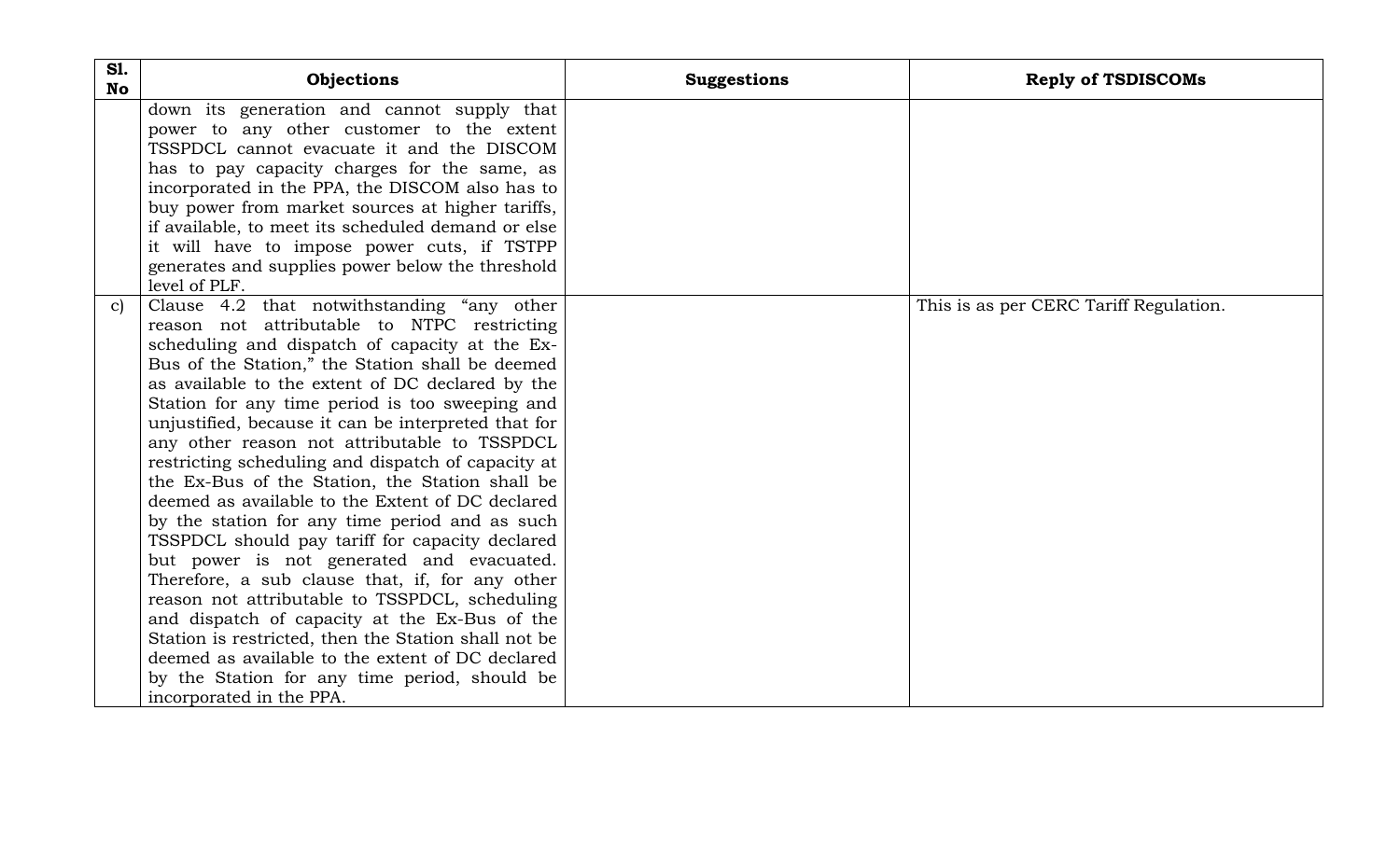| <b>S1.</b><br>No | Objections                                                                                                                                                                                                                                                                                                                                                                                                                                                                                                                                                                                                                                                                                                                                                                                                                                                    | <b>Suggestions</b>                                                                                                                                                                                                                                                                                                                                                                                                                                        | <b>Reply of TSDISCOMs</b>                                                              |
|------------------|---------------------------------------------------------------------------------------------------------------------------------------------------------------------------------------------------------------------------------------------------------------------------------------------------------------------------------------------------------------------------------------------------------------------------------------------------------------------------------------------------------------------------------------------------------------------------------------------------------------------------------------------------------------------------------------------------------------------------------------------------------------------------------------------------------------------------------------------------------------|-----------------------------------------------------------------------------------------------------------------------------------------------------------------------------------------------------------------------------------------------------------------------------------------------------------------------------------------------------------------------------------------------------------------------------------------------------------|----------------------------------------------------------------------------------------|
| 6                | Clause 5.1.1 says that "that tariff for the At the time of taking up the issue of TSDISCOMs will take appropriate steps.<br>electricity supplied from the Station would be as<br>determined by CERC from time to time." The<br>capital cost and operating norms for thermal<br>power projects determined by CERC are already<br>liberal and pro-developer. The estimated capital<br>cost of phase-I of TSTPP (2X800 MW) is shows as<br>Rs. 9954.20 crore. It works out to Rs. 6.22 crore<br>per MW. What would be the capital cost by the<br>time the project is completed is to be seen.                                                                                                                                                                                                                                                                     | determination of tariff for TSTPP with<br>CERC, TSSDPCL should make effective<br>submissions for carrying out prudent<br>checkup of capital cost of the project<br>and the competitive bidding procedures<br>adopted and works allotted for its<br>implementation so that what is<br>questionable and not permissible<br>should be avoided from the projected<br>capital cost.                                                                            |                                                                                        |
|                  | SPDCL has informed that Mandakini-B coal<br>mines in the State of Odisha has been allotted to<br>NTPC for TSTPP (4000 MW) on 10.09.2015 and<br>that in-principle approval for tapering coal<br>linkage (Phase-I of 2X800 MW) is given from Coal<br>India Limited. The DISCOM has further informed<br>that Coal India Limited has to indicate the source<br>of coal for 2X800 MW of Phase-I of TSTPP.<br>Needless to say, cost of transportation of coal<br>from Odisha coal mines is higher compared to<br>cost of coal available from mines of Singareni<br>Collieries Company Limited in view of their<br>vicinity to the TSTPP. Hon'ble Chief Minister Sri.<br>K. Chandrasekhar Rao had repeatedly announced<br>that SCCL had untapped deposits of coal which<br>would meet requirements of thermal power<br>projects up to a total capacity of 10,000 MW. | The possibility<br>allocation to TSTPP from mines of SCCL<br>may be explored by taking up the issue<br>with GoI at appropriate level, at least,<br>in the near future as and when<br>additional coal from SCCL is available.<br>It would substantially reduce variable<br>cost of power to be purchased from<br>TSTPP running into hundreds of crores<br>of Rupees over the period of 25 years of<br>the PPA and benefit consumers of<br>power immensely. | for getting coal Mandakini coal mine has been already allotted<br>by Ministry of Coal. |
| 8                | I would like to reiterate that any power purchase Therefore, I once again request the Load Forecast and Procurement Plan will be<br>agreement (PPA) should be judged fundamentally   Hon'ble Commission to direct TSSPDCL   submitted. As per power for all document the<br>from three angles: (a) need for purchasing power to submit and make public long term   load forecast is 19053 MW (peak load) for<br>from the project concerned for the period<br>specified to meet demand growth, (b) cost of the same.<br>effectiveness and various options available to get<br>power at the lowest possible or competitive tariff<br>in given circumstances, various options available                                                                                                                                                                          | load forecast plan and provide us a copy                                                                                                                                                                                                                                                                                                                                                                                                                  | FY 2018-19.                                                                            |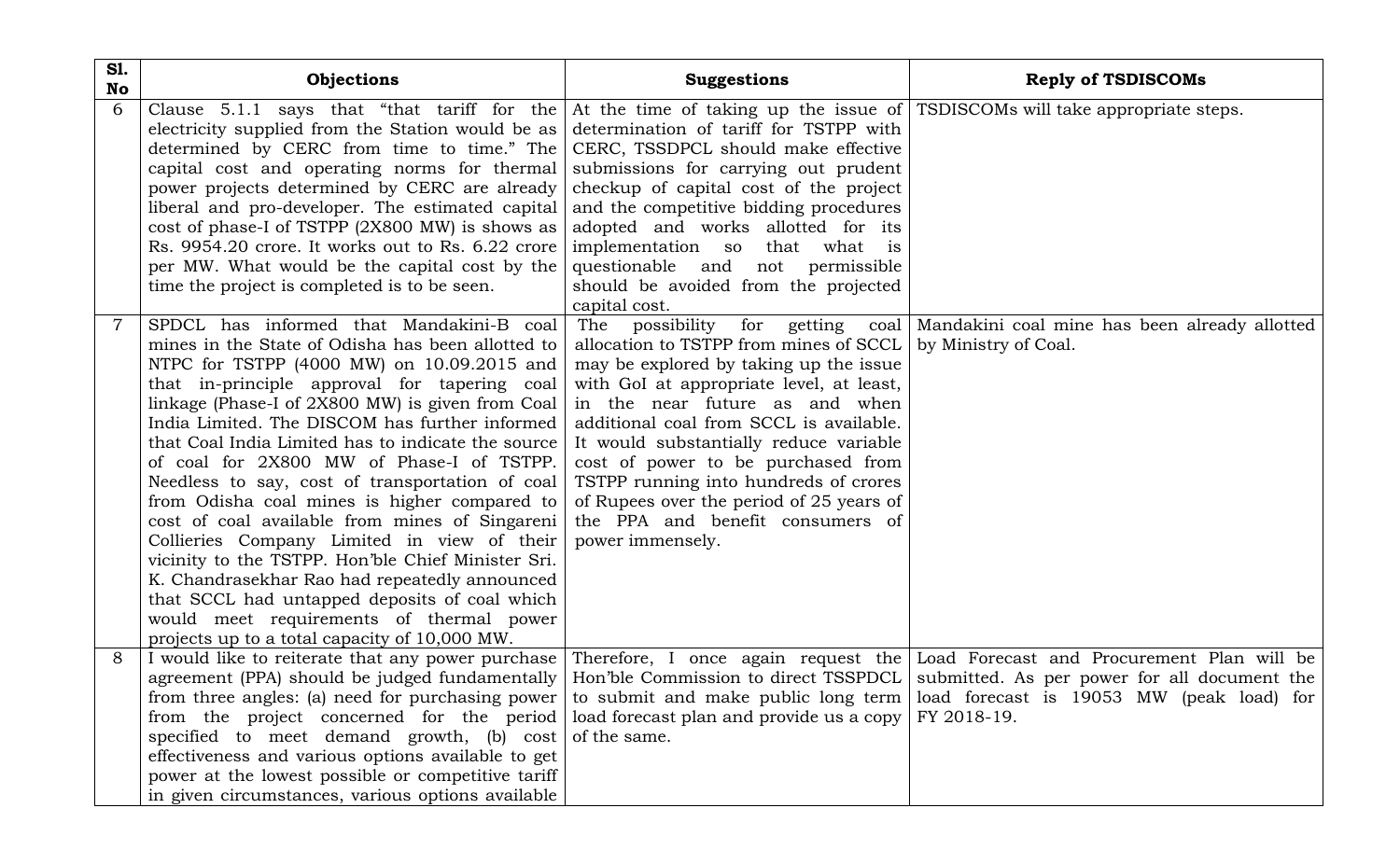| <b>S1.</b><br><b>No</b> | Objections                                          | <b>Suggestions</b> | <b>Reply of TSDISCOMs</b> |
|-------------------------|-----------------------------------------------------|--------------------|---------------------------|
|                         | for selecting generator/supplier of power and the   |                    |                           |
|                         | legality and propriety of the procedure adopted for |                    |                           |
|                         | the same and (c) propriety and legality of          |                    |                           |
|                         | provision in the PPA and their adverse impact on    |                    |                           |
|                         | tariff to be paid by the consumers. For this        |                    |                           |
|                         | purpose, the DISCOM has to submit a long-term       |                    |                           |
|                         | load forecast report which should contain           |                    |                           |
|                         | projections of demand growth, availability of       |                    |                           |
|                         | installed capacity, plans for timely addition of    |                    |                           |
|                         | installed capacity and procurement of power,        |                    |                           |
|                         | plants for enhancing capacities of transmission     |                    |                           |
|                         | and distribution networks of TSTRANSCO and          |                    |                           |
|                         | TSDISCOMs to transmit and distribute required       |                    |                           |
|                         | power to meet growing demand. Without such a        |                    |                           |
|                         | long-term report and time bound concrete plan of    |                    |                           |
|                         | action to implement the same, decisions and         |                    |                           |
|                         | actions would turn out to be haphazard and may      |                    |                           |
|                         | go haywire, leading to avoidable difficulties and   |                    |                           |
|                         | loss. It will reflect on the functioning of the     |                    |                           |
|                         | Government of Telangana and its power utilities.    |                    |                           |
|                         | During the public hearing on the PPA between        |                    |                           |
|                         | TSDISCOMs and Chattisgarh Discom, in                |                    |                           |
|                         | response to our request for a copy of long term     |                    |                           |
|                         | load forecast report, SPDCL maintained that the     |                    |                           |
|                         | same would be submitted along with ARR and          |                    |                           |
|                         | tariff revision proposals for the year 2016-17. But |                    |                           |
|                         | no such report was submitted to the Commission      |                    |                           |
|                         | along with ARR and tariff revision proposals        |                    |                           |
|                         | expect what is termed resource plan for the last    |                    |                           |
|                         | four years of the second control period. Such a     |                    |                           |
|                         | resource plan cannot be considered as long term     |                    |                           |
|                         | load forecast plan, as its purpose was confined to  |                    |                           |
|                         | submissions for multi-year tariff for the second    |                    |                           |
|                         | control period. The reasons for TS DISCOMs not      |                    |                           |
|                         | submitting long term load forecast plan and         |                    |                           |
|                         | causal approach and inaction of the Commission      |                    |                           |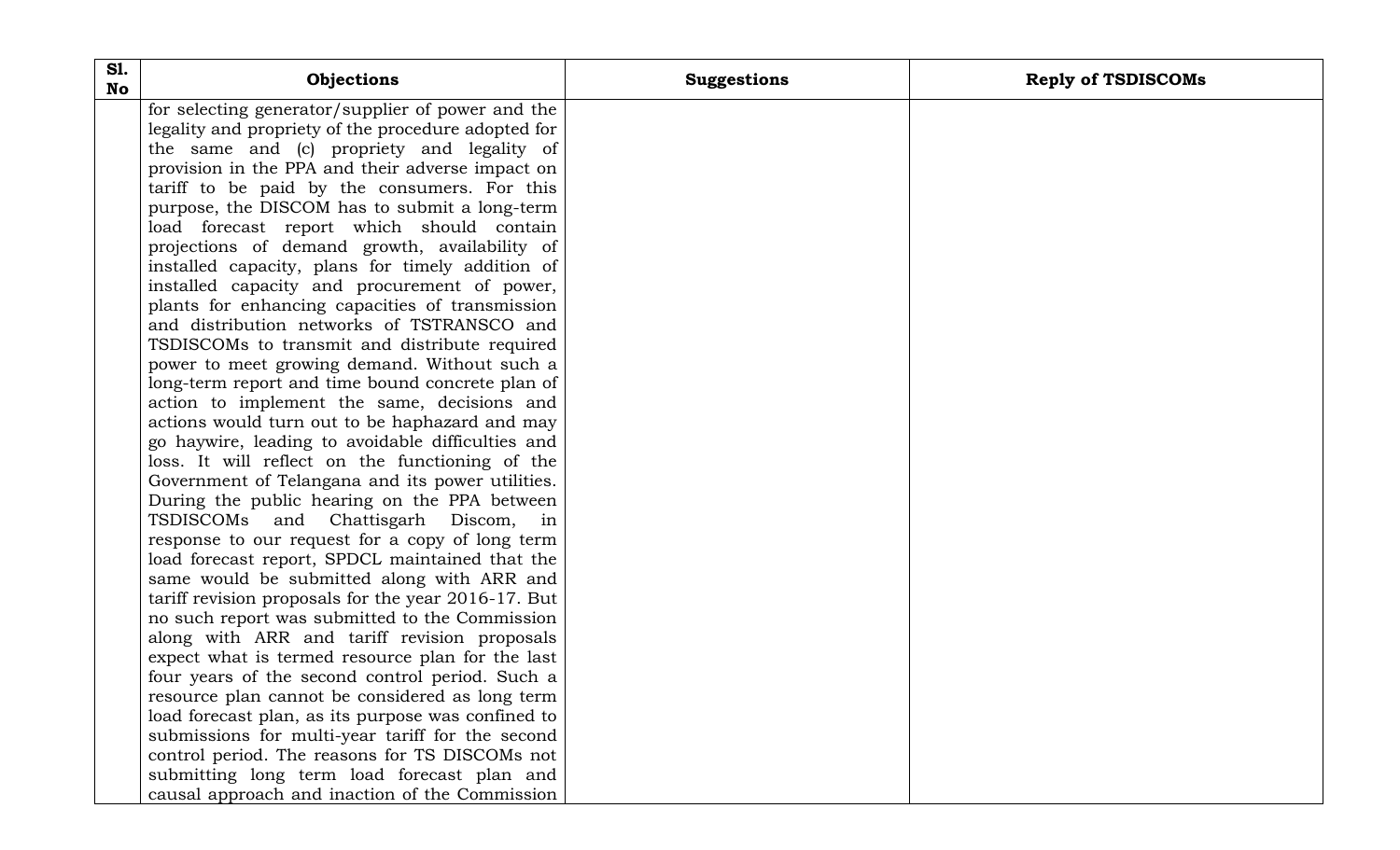| <b>S1.</b><br>No | Objections                                                                                                                                                                                                                                                                                                                                                                                                                                                                                                                                                                                                                                                                                                                                                                                                                                                                                                                                                                                                                                                                                                                                                                                                                                             | <b>Suggestions</b>                                                                                                  | <b>Reply of TSDISCOMs</b>                                       |
|------------------|--------------------------------------------------------------------------------------------------------------------------------------------------------------------------------------------------------------------------------------------------------------------------------------------------------------------------------------------------------------------------------------------------------------------------------------------------------------------------------------------------------------------------------------------------------------------------------------------------------------------------------------------------------------------------------------------------------------------------------------------------------------------------------------------------------------------------------------------------------------------------------------------------------------------------------------------------------------------------------------------------------------------------------------------------------------------------------------------------------------------------------------------------------------------------------------------------------------------------------------------------------|---------------------------------------------------------------------------------------------------------------------|-----------------------------------------------------------------|
|                  | in not directing them to submit an make long<br>term load forecast plan public are inexplicable<br>and cannot be justified. Such failures of inaction<br>cannot ensure transparency and accountability<br>which are the bedrock of a meaningful,<br>purposeful and effective regulatory process and<br>public participation in it.                                                                                                                                                                                                                                                                                                                                                                                                                                                                                                                                                                                                                                                                                                                                                                                                                                                                                                                     |                                                                                                                     |                                                                 |
| 9                | Clause 5.1.2 says: "NTPC shall approach CERC If for any reason, determination of tariff<br>for determination of Tariff before Commercial is not done before COD, NTPC shall<br>Operation Date of any unit of the station. In case seek determination of adhoc tariff by<br>this Tariff is not determined for any reason by $\vert$ CERC, with TSSPDCL participating in<br>CERC prior to commencement of commercial the proceedings before the Commission,<br>operation of such unit of the station, the Parties<br>agree that billing and payment shall be done on<br>adhoc basis as per the proposal of NTPC<br>submitted to CERC. NTPC shall inform<br>procurer(s) of such adhoc tariff and pending<br>determination of such Tariff by CERC, billing on<br>provisional basis would be carried out, subject to<br>adjustment as and when such Tariff is<br>determined by CERC." It should be amended that<br>NTPC shall approach CERC for determination of<br>Tariff well in advance so that the tariff is<br>determined well before declaration of COD. In<br>view of the period taken for implementation of the<br>project, it would not be difficult to approach<br>CERC accordingly and get its order on<br>determination of tariff well in time. | subject to adjustment as and when<br>tariff is determined by CERC, it should<br>be further incorporated in the PPA. | CERC will decide the Tariff on Adhoc basis or<br>Regular basis. |
| $10-1$           | Clause 12.4 says: "In other cases NTPC shall have $\vert$ The reasons for termination of the No Comments.<br>the right to terminate this Agreement. In the agreement should be specific and<br>event of termination of this Agreement, justifiable. Contrary to that, Clause<br>Procurer(s) shall be liable and continue to pay the $\vert$ 12.4 is too vague, too general and too<br>Capacity Charges each month till firm sweeping that NTPC can misuse it to its<br>arrangement for sale of Procurer(s) share with undue advantage<br>alternate customer substituting the Procurer(s) is $\vert$ disadvantage TSSPDCL                                                                                                                                                                                                                                                                                                                                                                                                                                                                                                                                                                                                                               | and<br>to<br>the<br>its<br>and                                                                                      |                                                                 |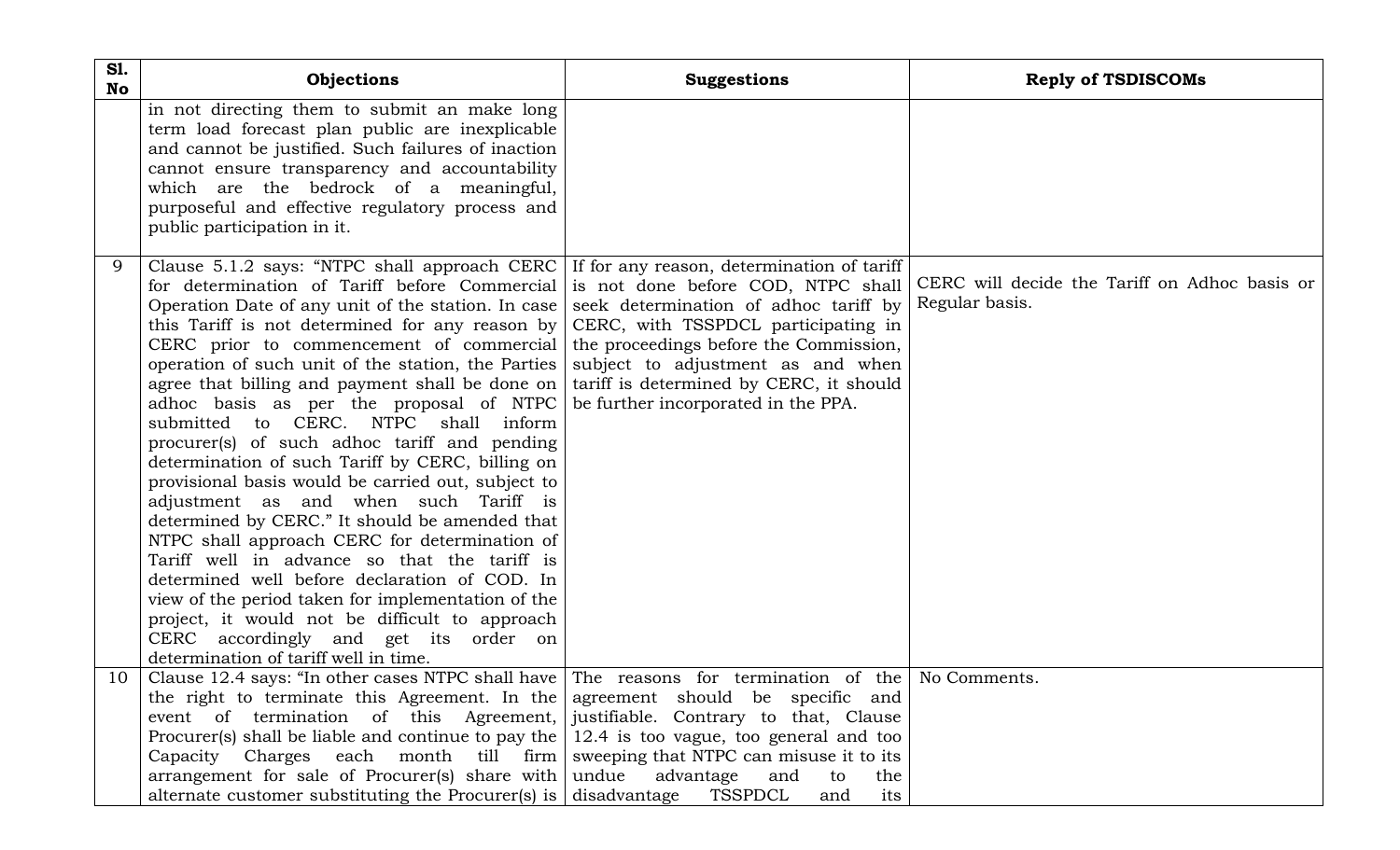| <b>S1.</b><br>No | Objections                                                                                                                                                                                                                                                                                                                                                                                                                                                                                                                                                                                                                                                                                                                                                                                                                                                                                                                                                                                                                                                                                                 | <b>Suggestions</b>                                                                                                                                                                    | <b>Reply of TSDISCOMs</b>                                                                                                         |
|------------------|------------------------------------------------------------------------------------------------------------------------------------------------------------------------------------------------------------------------------------------------------------------------------------------------------------------------------------------------------------------------------------------------------------------------------------------------------------------------------------------------------------------------------------------------------------------------------------------------------------------------------------------------------------------------------------------------------------------------------------------------------------------------------------------------------------------------------------------------------------------------------------------------------------------------------------------------------------------------------------------------------------------------------------------------------------------------------------------------------------|---------------------------------------------------------------------------------------------------------------------------------------------------------------------------------------|-----------------------------------------------------------------------------------------------------------------------------------|
|                  | tied up."                                                                                                                                                                                                                                                                                                                                                                                                                                                                                                                                                                                                                                                                                                                                                                                                                                                                                                                                                                                                                                                                                                  | consumers. Therefore, Clause<br>12.4<br>should be deleted from the PPA.                                                                                                               |                                                                                                                                   |
| 11               | Seeking Letter of Credit from TSSPDCL to cover<br>105% of one month's estimated billing in respect<br>of electricity supplied from the Station to<br>Procurer(s) (Clause 6.2.6), on the one hand, and<br>making provision for "Escrow Agreement" (Clause<br>6.2.9), on the other, in addition to seeking<br>payment of capacity charges during period of<br>regulation/diversion of capacity or till the<br>capacity is re-allocated to other bulk power<br>customer(s)/third party/parties under various<br>Clauses incorporated in the PPA, is like imposing<br>Shylock-like conditions. Therefore, provision for<br>Escrow Agreement should be deleted from the<br>PPA.                                                                                                                                                                                                                                                                                                                                                                                                                                 | Provisions for Escrow Agreement should<br>be deleted from the PPA.                                                                                                                    | Payment conditions of NTPC are to be adhered.                                                                                     |
| 12               | Clause 11.0 says, inter alia, that "Agreement In the place of Clause 11.0, it should be<br>shall remain operative up to completion of twenty<br>five (25) years from the date of commercial<br>operation of last unit of the Station, unless it is<br>specifically extended on mutually agreed terms."<br>During the PPA period of 25 years or even earlier,<br>NTPC will recover much more than the entire<br>capital cost of the project, including debt and<br>equity, with interest on debt and return on<br>equity, as a part and parcel of fixed charges. As<br>such, having borne the burden of frontloading the<br>tariff, the consumers of power of TSSPDCL are in<br>all justification entitled to get the benefit of<br>frontloading the tariff even after expiry of the term<br>of the PPA in the form of nominal depreciation<br>charges, etc. if the term of the PPA is to be<br>extended "on mutually agreed terms," NTPC in all<br>likelihood would try to demand its pound of flesh<br>by insisting on unreasonable terms or to deny<br>extension of term of PPA much to the detriment of | incorporated that after completion of<br>the term of the PPA for 25 years, the<br>project shall be handed over to<br>TSSPDCL by NTPC, without any<br>liabilities and with all rights. | There is no provision of Buy-out in respect of<br>State Generators or Central Generators as<br>stipulated in the CERC Regulation. |